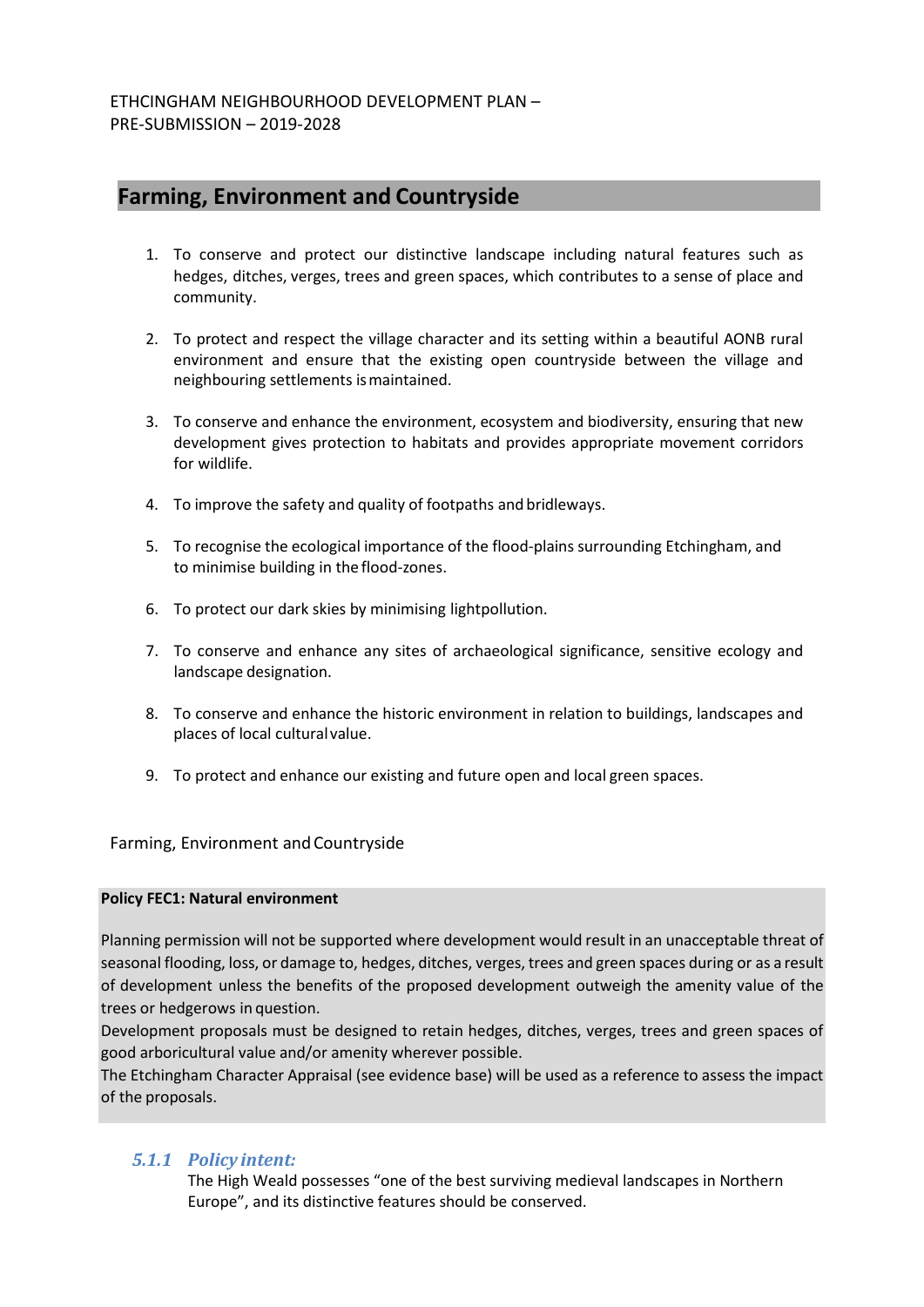Protection of ancient woodland should be enforced; old boundary hedges preserved and replanted where lost. Flower-rich meadows are relatively scarce and should be protected. Further wetland habitat management, creation and restoration should be encouraged.

### *Conformity list of references:*

- NPPF 2018: Para 170
- NDP objective: To conserve and protect our distinctive landscape including natural features such as hedges, ditches, verges, trees and green spaces, which contributes to a sense of place and community.
- RDC policy:

**Key Evidence base reference:** Etchingham Environment Study

#### *Policy FEC2: Countryside Protection*

All development will be considered with regard to the need to protect the landscape character of the countryside. Proposals which preserve and enhance the open character of the important gaps between settlements and which are not detrimental to the Green Infrastructure Network (as identified by the Local Planning Authority) will be supported.

Development will only be permitted where it conserves or enhances the natural beauty of the village character of Etchingham.

In particular it will:

1. take opportunities to restore the natural function of all watercourses to improve water quality, to recognise and maintain the current system of flood plains and enhance wetland habitats to protect Etchingham and settlements down-river;

2. reflect the settlement pattern of the neighbourhood, use local materials that enhance the appearance of the development and support woodlandmanagement;

3. relate well to historic route ways and not divert them from their original course or damage their rural character by loss of banks, hedgerows, verges or other important features;

4. not result in the loss or degradation of Ancient Woodland or historic features within it and, where appropriate will contribute to its on-going management;**and**

5. conserve and enhance the ecology and productivity of fields, trees and hedgerows, retain and reinstate historic field boundaries, and direct development away from medieval or earlier fields, especially where these form coherent field systems with other medievalfeatures.

#### *5.1.2 Policy intent:*

Future development should fit within the natural beauty of the landscape: Etchingham should follow the East Sussex County Landscape Assessment of the High Weald, and "maintain and preserve the historic building environment and settlement pattern". Our outstanding views should be protected. No ribbon development between villages should be allowed. Design should guard against "suburbanisation", Surrey-style 'executive homes' should not be allowed to take precedence over rural and local housing. Power cables should be buried wherever possible.

## *Conformity list of references:*

• NPPF 2018: Paras 79 and170